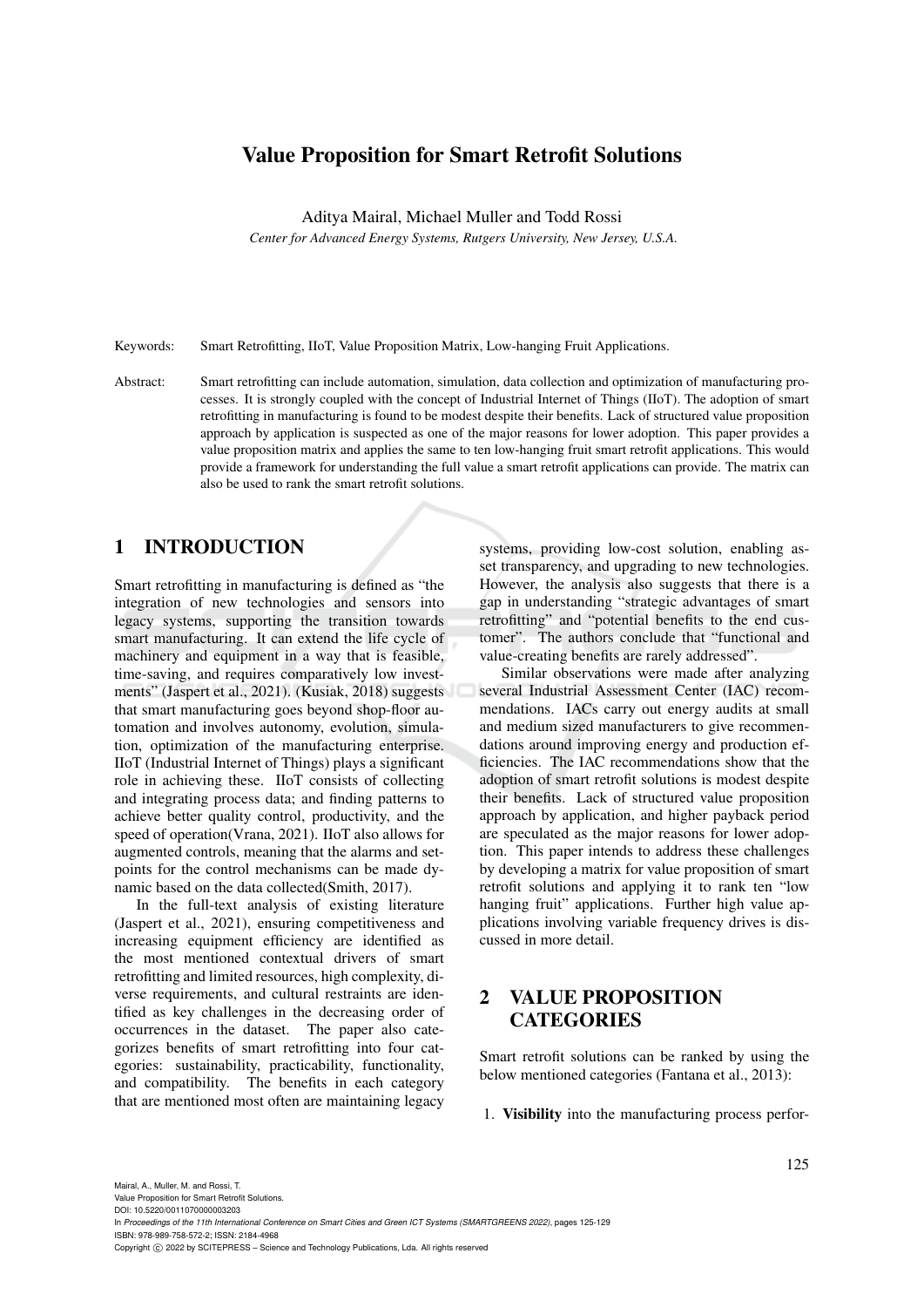mance by collecting the operating condition data.

- 2. Performance Improvement by optimizing and utilizing the equipment better, optimizing flows, reducing production losses.
- 3. Quality Improvement using a feedback loop which would measure the product quality and then tweak the operating conditions to improve the same.
- 4. Reduced Energy Consumption by operating the equipment with minimum energy use.
- 5. Improved Maintenance by condition-based monitoring, data collection on system operating condition and subsequent data analysis.
- 6. Robustness/Reliability includes clear and unambiguous parameter measurement, less false positives, fewer or no re-calibrations required and the solution that allows for continuous operation of industrial processes.
- 7. Reasonable Cost includes the cost vs. benefit analysis rather than the absolute cost of the IIoT solution.

# 3 SMART RETROFIT: LOW HANGING FRUIT OPPORTUNITIES

The potential smart retrofit benefits range from higher equipment effectiveness to achieving better performance. These benefits depend heavily on the application for which smart retrofit solutions are implemented. Some potential smart retrofit applications that fall under the "low hanging fruit" category, meaning applications for which smart retrofit IIoT solutions are more easily implemented, are as described below:

• Adjustable Speed Drives in Industrial Mixing: The central idea is to operate the industrial mixing motors by reducing the initial speed to avoid power spikes. One of the methods to accomplish this is to use a variable frequency drive to control the speed of motor based on a maximum power requirement. As the speed of mixing increases, the mixture warms up reducing the viscosity and thereby the torque requirement, which in turn would reduce the power required from the motor. There is also a possibility of measuring and assessing the product quality through its viscosity and temperature as represented by the required torque.

- Compressed Air Energy Management: Installing pressure, air flow rate and current transducer sensors on compressed air system can help analyze and report performance of the system. This data can be used to assess air leaks, optimize multiple compressor part load performance, and avoid short cycling and flow spikes. In addition, compressed air dryer system performance can be monitored by measuring the overflow water collected in downstream tank and/or air outlet dewpoint. This detects water pass through and reports performance to create trends and support troubleshooting procedures.
- Intelligent Bag House Fan Control: This application consists of implementing an on-demand system for baghouses. The system would maintain the required suction pressure based on the activity of the workstations and use a variable frequency drive to adjust the speed of the baghouse blower. Such an operation would result in running the blower at lower than full-load capacity as required. The blower speed is efficiently controlled by changing the frequency of voltage provided to the motor instead of using other methods such as valves and dampers.
- Energy Storage Intelligence: The application consists of measuring and reporting the equipment performance for energy storage units like batteries or ice storage. These measurements can be used to charge (e.g. solar) when the energy is available or inexpensive and discharge to reduce electricity demand and TOU charges
- Cooling Tower "Free Cooling" Intelligence: Using the cooling tower water to cool the process fluid helps reduce the load from the chiller system partially or completely depending on the ambient temperature. Performance can be optimized by adjusting the parallel free cooling and chiller loops.
- Smart Condensate Return Tank: By measuring the make-up and feed water flowing through a boiler condensate tank, condensate return and boiler loads can be tracked and steam trap problems can be detected to reduce water treatment costs and leaks. Boiler performance can also be visualised for better troubleshooting and performance optimization.
- Production Line "Quick Change" Monitoring: The goal is to minimize product change-out time. IIoT solutions can be used to know the changeover/change out time from machine load data. This data can also be used to provide insights around overall equipment effectiveness in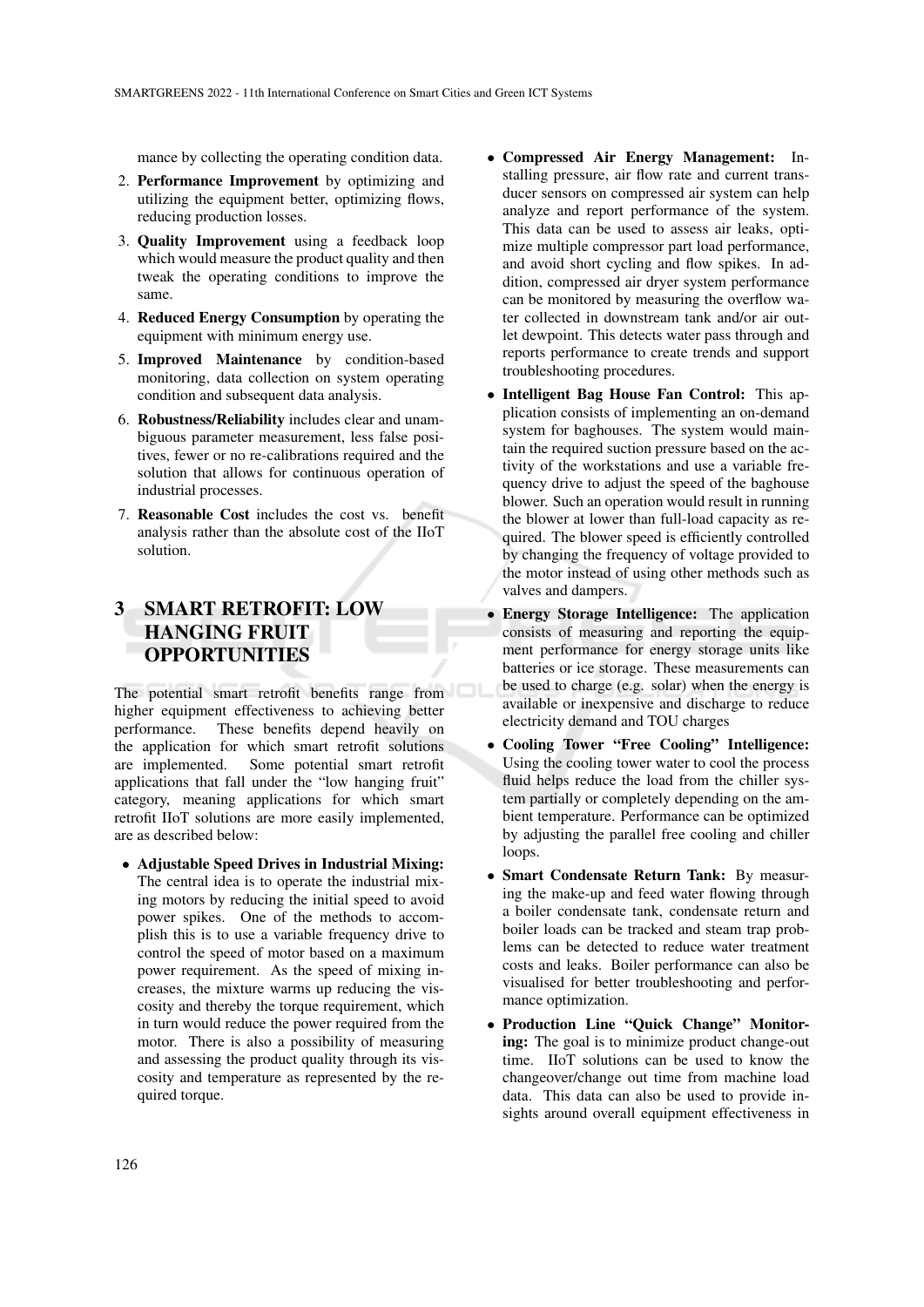addition to improving product sequencing, productivity, changeover times and energy use per unit delivered product.

- Motor-driven System Performance: Avoid failures, downtimes and resolve problems before they happen by monitoring temperature, vibration, and/or electric motor pattern. This would be applicable to any motor driven system which is critical for plant operation
- 15-minute Demand Data Analysis: Energy spikes can be assessed and better sequencing can reduce demand charges by monitoring 15-minute interval data. Correlation between demand data and shifts, operations, seasons etc. can also be obtained.
- Coordinating HVAC Compressor Loads: The idea is to adjust setpoints with IIoT thermostats for coordinating multiple HVAC compressors. This can not only save on energy demand and energy use but can also provide automated response to failures and degradation.

# 4 VALUE PROPOSITION MATRIX FOR LOW-HANGING FRUIT **OPPORTUNITIES**

The value proposition of the above-mentioned smart retrofit "low-hanging fruit" applications is ranked as shown in Table 2 below. The value categories are considered having equal weights. The boxes in value proposition matrix are checked when that value is achieved by the application. The ease of quantifying the benefits each value category provides is another factor, which is considered, and the classification is shown in Table 1

| Value Categories            | Quantification |        |      |  |  |
|-----------------------------|----------------|--------|------|--|--|
|                             | Easy           | Medium | Hard |  |  |
| Visibility                  |                |        | X    |  |  |
| Performance                 |                | X      |      |  |  |
| Improvement                 |                |        |      |  |  |
| <b>Quality Improvement</b>  |                | X      |      |  |  |
| <b>Reduced Energy</b>       | X              |        |      |  |  |
| Consumption                 |                |        |      |  |  |
| <b>Improved Maintenance</b> |                |        | X    |  |  |
| Robustness/Reliability      |                | X      |      |  |  |
| Reasonable cost             | X              |        |      |  |  |

Table 1: Ease of Quantification.

### 5 DISCUSSION

The value proposition matrix provides a potential approach towards understanding the value provided by an IIoT solution, categorize the same and rank the ideas based on how many boxes are checked. In the figure, the application with more than 75% boxes checked is categorized as a high value proposition, the one with more than 50% but less than 75% boxes checked is categorized as a medium value proposition and the rest as a low value proposition solution. Variable speed drive applications and coordinating HVAC compressor loads have most boxes checked.

Implementing IIoT retrofit solutions for all the applications listed above would enable visibility into the process as the control action is coupled with operating parameters, for instance: Motor driven system performance measures various parameters like temperature, vibration, electric current or power etc. Compressed air management measures datapoints such as pressure, air flow rate and water pass through.

All the applications would save energy as well. By monitoring motor driven system performance and HVAC compressor loads, it is possible to improve maintenance as they enable condition-based monitoring. Applications such as compressed air energy management, smart condensate return tank, cooling tower free cooling allows for performance improvement opportunities as well. In the case of compressed air management, multiple compressor part loads can be optimized whereas in case of smart condensate tank return leaks can be detected and fixed to improve the boiler performance. Free cooling loop in cooling tower gives an opportunity to optimize the operation between chiller and free cooling loops based on the ambient temperature and process requirements.

The applications like smart condensate return and HVAC compressor loads use simple and cost-effective sensors to monitor the parameters. Since the motor driven system performance application involves more sensors and complicated data analysis it is subject to more false positives. Hence in the value proposition matrix robustness is not considered as the value proposition for the same.

### 5.1 High-value Retrofit IIoT Solutions

#### 5.1.1 VFDs

Variable Frequency Drive is a type of motor drive that controls the speed and torque of an AC motor by varying the motor input frequency. The two applications discussed here are using VFDs for industrial mixing and smart baghouse systems. In both these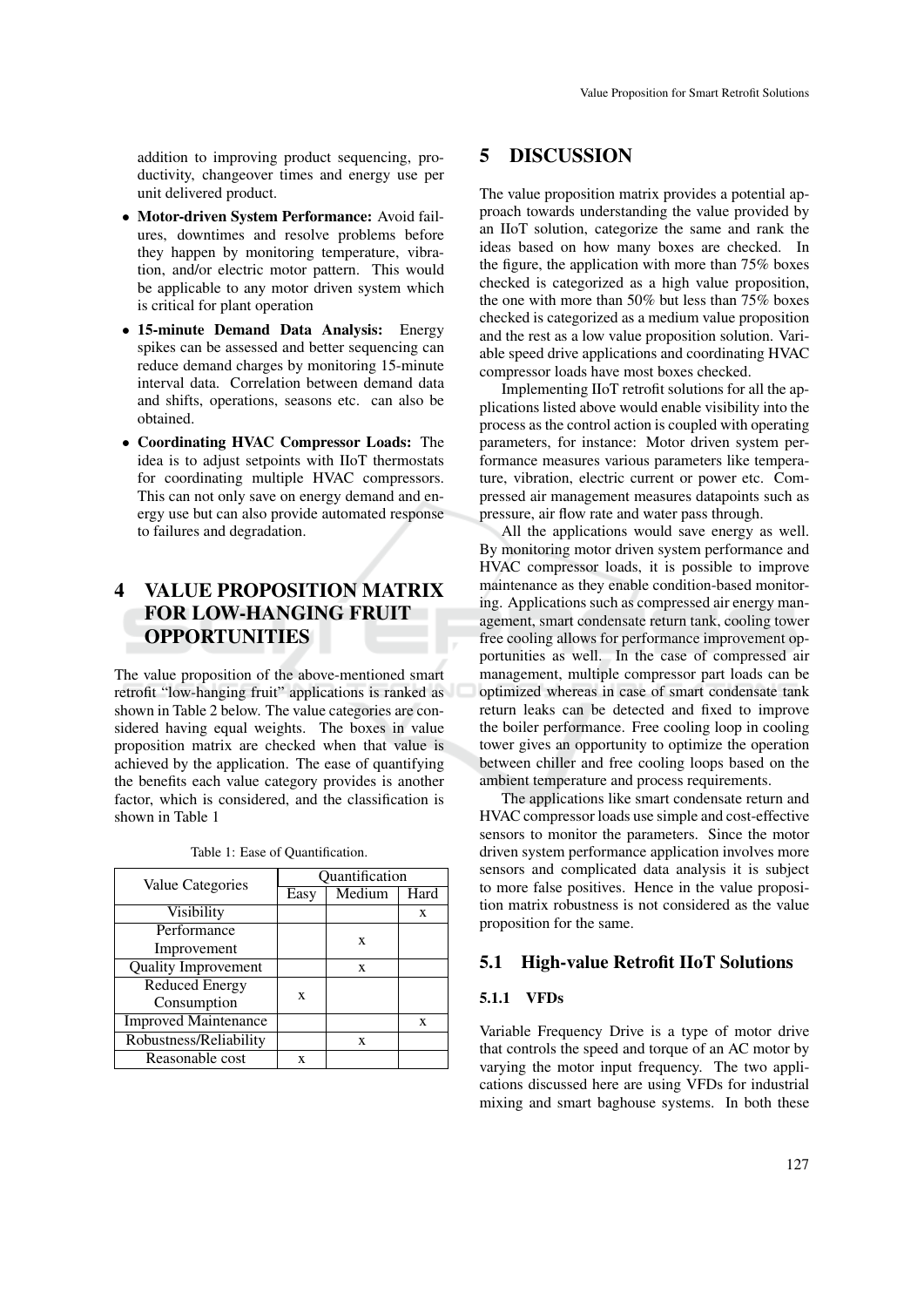| High-value<br><b>HoT</b><br>Applications                     | Visi-<br>bility | Perfor-<br>mance<br>Improv-<br>ement | Quality<br>Impro-<br>vement | Reduced<br>Energy<br>Consum-<br>ption | Improv-<br>ed<br>Maint-<br>enance | Robust-<br>ness/<br>Reliab-<br>ility | Reaso-<br>nable<br>Cost | Overall<br>Value |             |
|--------------------------------------------------------------|-----------------|--------------------------------------|-----------------------------|---------------------------------------|-----------------------------------|--------------------------------------|-------------------------|------------------|-------------|
| <b>Adjustable</b><br>speed drives<br>in industrial<br>mixing | X               |                                      | X                           | X                                     | X                                 | X                                    | X                       | 86%              | High        |
| Compressed<br>air energy<br>management                       | X               | X                                    |                             | X                                     |                                   |                                      | X                       | 57%              | Med-<br>ium |
| <b>Intelligent</b><br>bag house<br>fan control               | X               | X                                    | X                           | X                                     | X                                 | X                                    | X                       | 100%             | High        |
| Energy storage<br>intelligence                               | X               |                                      |                             | X                                     |                                   |                                      |                         | 29%              | Low         |
| Cooling tower<br>"Free Cooling"<br>Intelligence              | X               |                                      |                             | $\mathbf{X}$                          |                                   | X                                    |                         | 43%              | Low         |
| Smart condensate<br>return tank                              | X               | $\mathbf{X}$                         |                             | X                                     |                                   | X                                    | $\mathbf{X}$            | 71%              | Med-<br>ium |
| Production line<br>"Quick Change"<br>monitoring              | X               | X                                    |                             | X                                     |                                   |                                      |                         | 43%              | Low         |
| Motor-driven<br>system<br>performance                        | X               |                                      |                             | X                                     | X                                 |                                      | $\mathbf{x}$            | 57%              | Med-<br>ium |
| 15-minute<br>demand data<br>analysis                         |                 | X                                    |                             | $\mathbf{X}$                          | 169                               |                                      |                         | 29%              | Low         |
| Coordinating<br><b>HVAC</b><br>compressor<br>loads           | X               | X                                    |                             | X                                     | X                                 | X                                    | X                       | 86%              | High        |

Table 2: Value Proposition Matrix.

applications visibility into the process is obtained. In Industrial mixing application the speed of motor is controlled based on power requirement which in turn is based on mixture viscosity and temperature. In Smart baghouse the speed of suction fan is controlled by sensing the pressure requirement at each station which in turn indicates how many stations are running.

Performance improvement can be obtained in case of baghouse by optimizing the suction required at different stations. Other process improvements in the form of saved conditioned air can also be achieved. In absence of a VFD, the baghouse suction would also remove the conditioned air from the space in turn increasing the load on the HVAC system. For processes like paint sprays booths and furnaces, implementing a VFD on baghouse suction would enable optimization of process parameters like furnace temperature

and paint spray pressure to achieve process fuel savings.

Quality improvement can be achieved in industrial mixing by tightly controlling the viscosity and temperature of the mixture by controlling the speed of motor. In the baghouse application, as soon as the workstation is sensed to be active, the baghouse suction would start to remove any dust, mist, gases and maintain product quality. Energy consumption is reduced when partly loaded motors are retrofitted with a VFD.

Smart baghouses measure the differential pressure across the workstations and the filters. This would allow for condition-based monitoring and maintenance. In the case of industrial mixing since the operating parameters like viscosity, temperature, torque and/or velocity are monitored, they can be used to detect anomalies. The baghouse VFD solution is robust